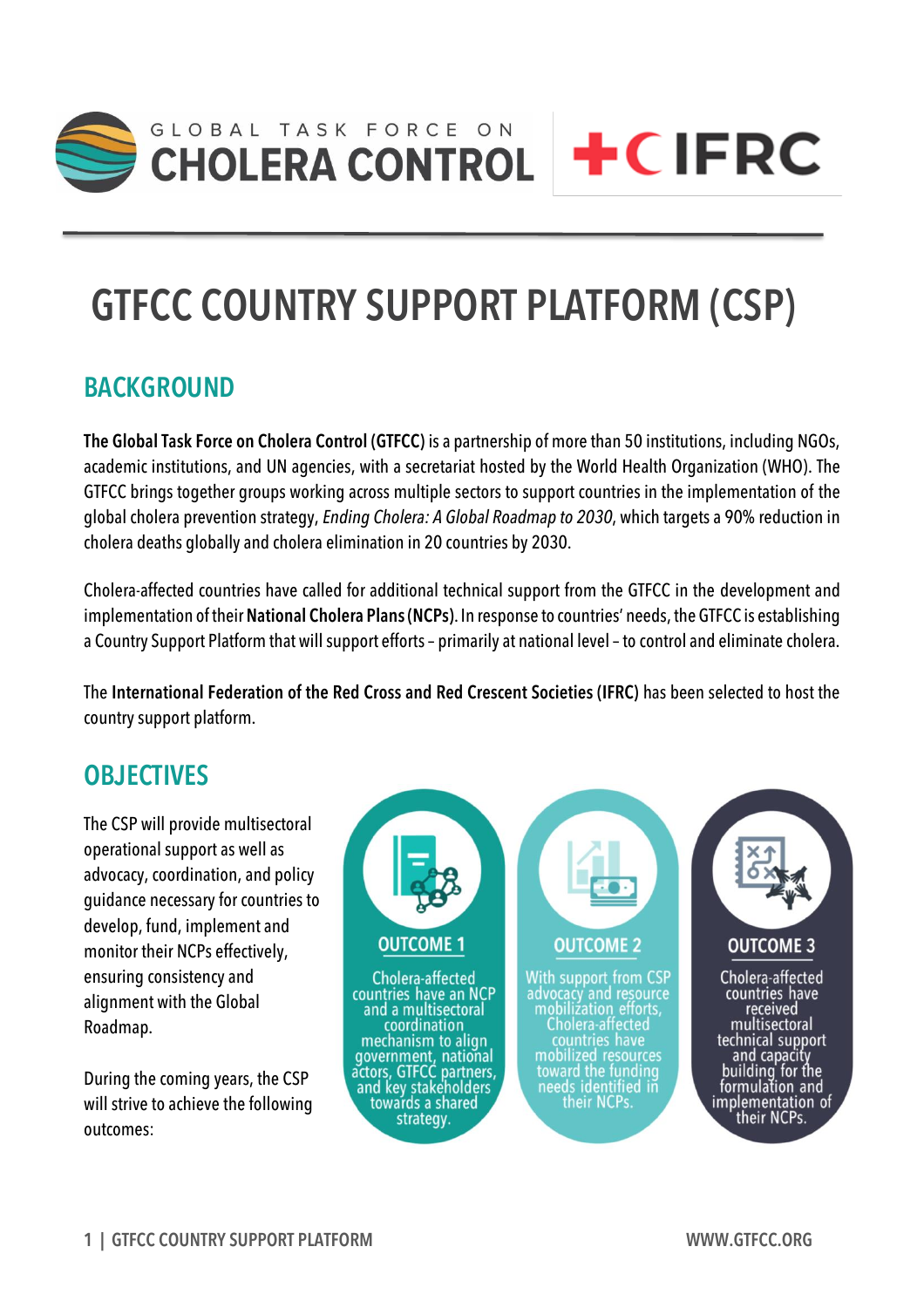## **FUNCTION**

The CSP will be **an integral part of the GTFCC** structure with the flexibility and resources to provide countries with multi-sectorial support. The CSP and the Secretariat will work as "one GTFCC" in close cooperation. The mission of the CSP is country support. As such, the majority of CSP staff will be located in country.

- **Support at global level** will include technical expertise from GTFCC partners including coordination of a pool of experts for short- or medium-term deployments based on needs expressed by countries, as well as advocacy and fundraising expertise.
- **Support at country level** will include CSP program managers working closely with countries to develop their national cholera control programmes.

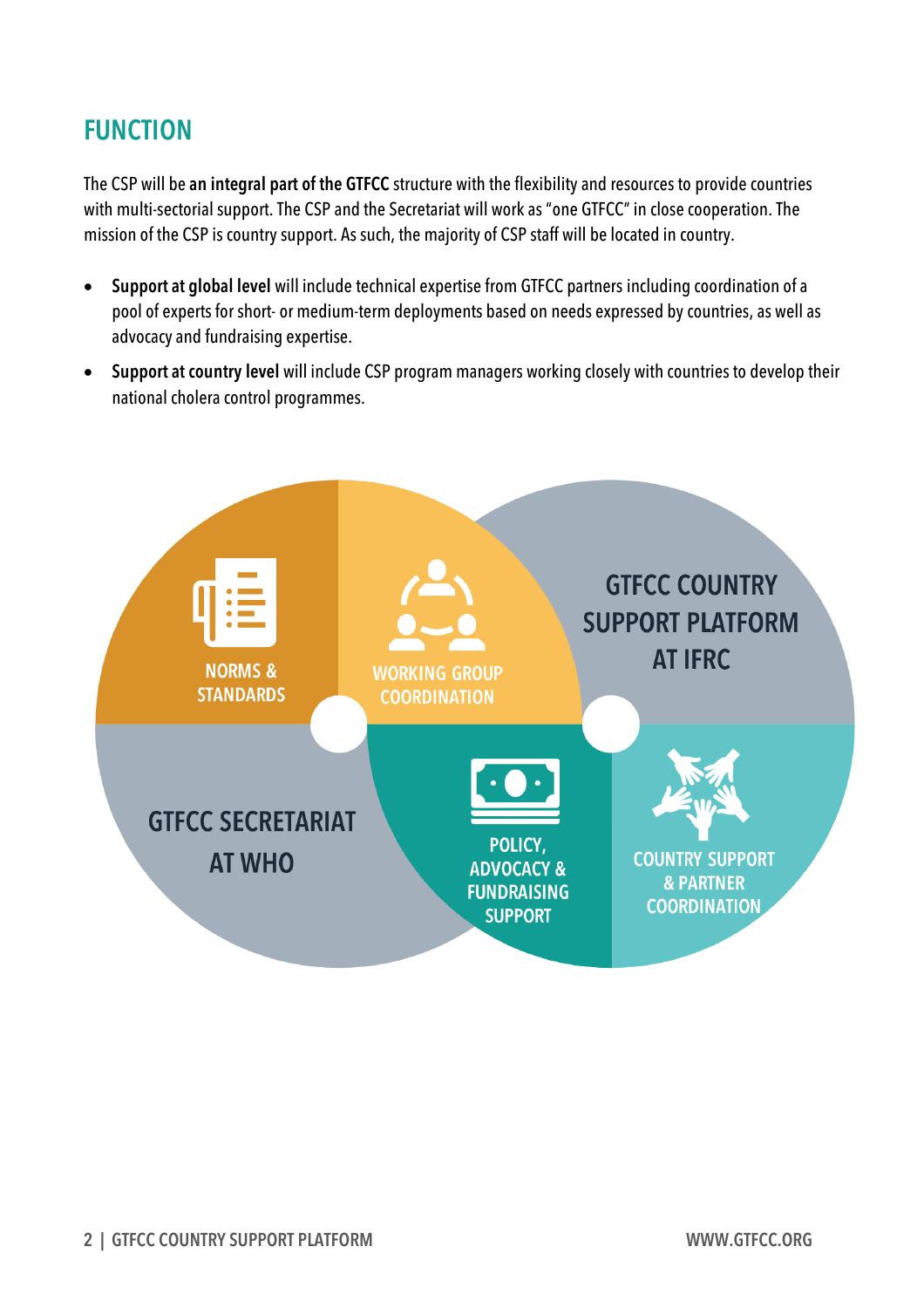### **MILESTONES FOR THE NEXT 3 YEARS**



#### FUNDING

The Bill & Melinda Gates Foundation will support the establishment of the Country Support Platform through a grant **for an initial period of three years which is channeled directly by the Foundation to IFRC.** Resource gaps for country support are in the process of being identified, and a subsequent call for additional funding will be issued.

# ACTIVITIES

#### **In support of countries, the CSP will:**

- Ensure that cholera interventions are coherent, evidence based, aligned with the government and Global Roadmap objectives, and summarized into a comprehensive National Cholera Plan (NCP)
- Facilitate the coordination of technical assistance at national level from GTFCC members and other stakeholders
- Support advocacy and resource mobilization efforts for the implementation of countries' NCPs
- Provide support for the monitoring & evaluation of NCPs as well as implementation of priority research projects
- Provide coordination for GTFCC partners' activities to ensure coherent, optimized, and synergized interventions and adherence to GTFCC approved guidance, standards, and quality assurance across different regions

#### **3 | GTFCC COUNTRY SUPPORT PLATFORM WWW.GTFCC.ORG**